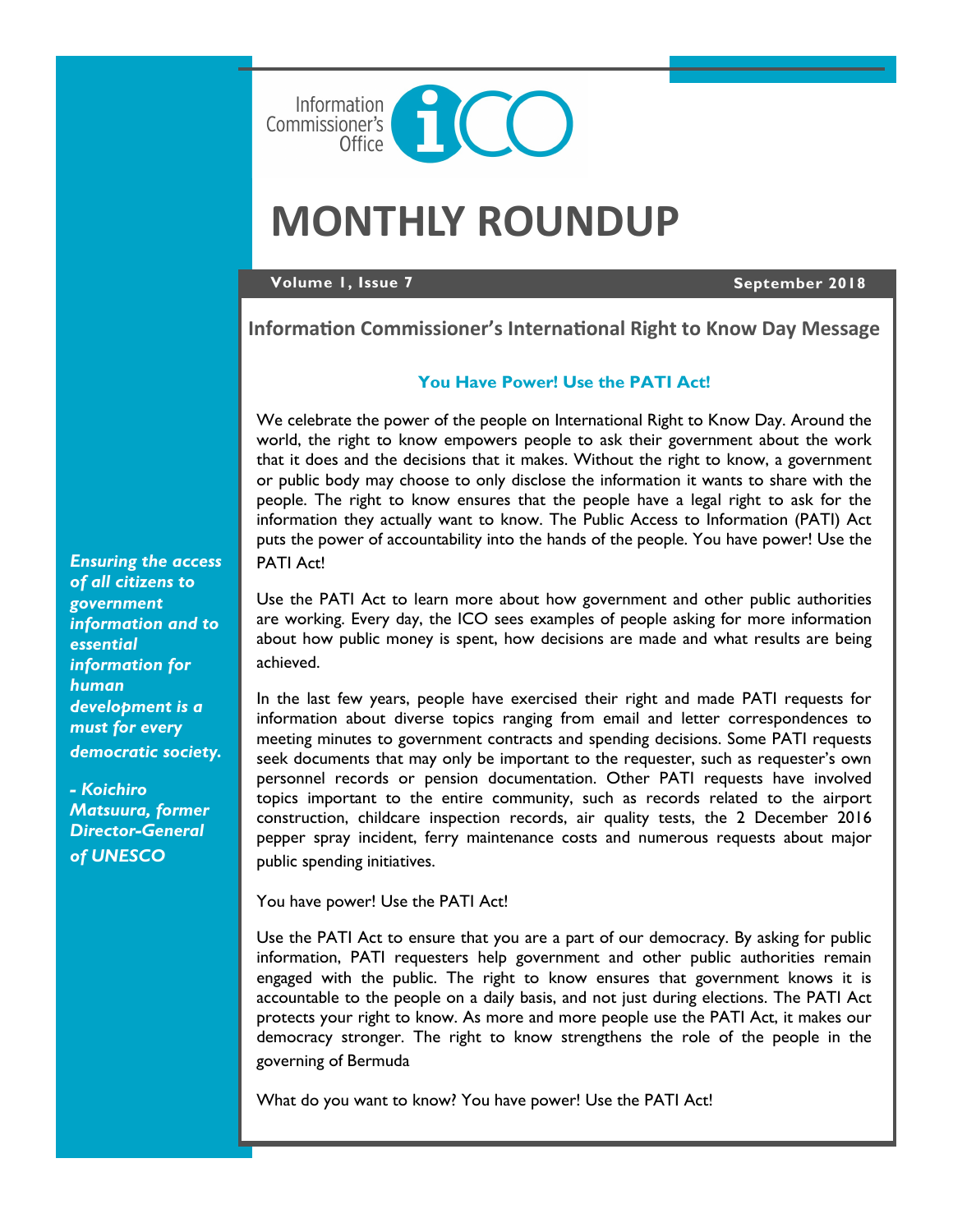## **2 Volume 1, Issue 7 September 2018**

# **Information Commissioner's September Quarterly Briefing**

The Information Commissioner held her September Quarterly Briefing on 14 September 2018 for 39 participants.

At the September briefing, the Commissioner discussed an administrative denial of a PATI request under section  $16(1)(c)$  of the Act. The Commissioner began by reminding public authorities that, like all new regulations, meeting the new requirements of the PATI Act did create a burden upon public authorities, some of which are under-resourced. This additional work, though, supports the right to know. This new right is crucial to a robust democracy and an engaged public.



The Commissioner explained that an administrative denial is available when handling a PATI request creates a burden that is both substantial and unreasonable. Sometimes, processing the PATI request is time consuming because the public authority is still creating its PATI infrastructure. This includes training, administrative support, filing systems that support ready access to records, and so on. In such situations, the public authority may have a substantial, but reasonable burden in light of the public's right to access the information. The Commissioner discussed ways to manage the burden of the Act's requirements during this transition period of improving the frameworks to support PATI work.

The Information Commissioner concluded by highlighting the importance of good record keeping and file management to support the public's access to information. Without this key support, it is challenging to have efficient PATI practices.

Participants commented that the briefing was "very concise—easy to follow" and a "very professional and efficient use of time". One participated commented that "what could be [a] dry and technical exercise" was "made very interesting broken into small manageable chunks". Many gained a better understanding of the requirements for an administrative denial and learned new options for dealing with the burdens of the Act.

The September briefing presentation, with speaker's notes, is available on the ICO website under **[Guidances and Publications](https://www.ico.bm/exemptions-key-provision-guidances)**. Save the date for the upcoming briefings on 5 December 2018 and 14 March 2019.

*The Information Commissioner briefings provide opportunities for public authorities to learn about recent Information Commissioner's decisions, learning lessons from resolutions, and insights from trends the ICO has observed.* 

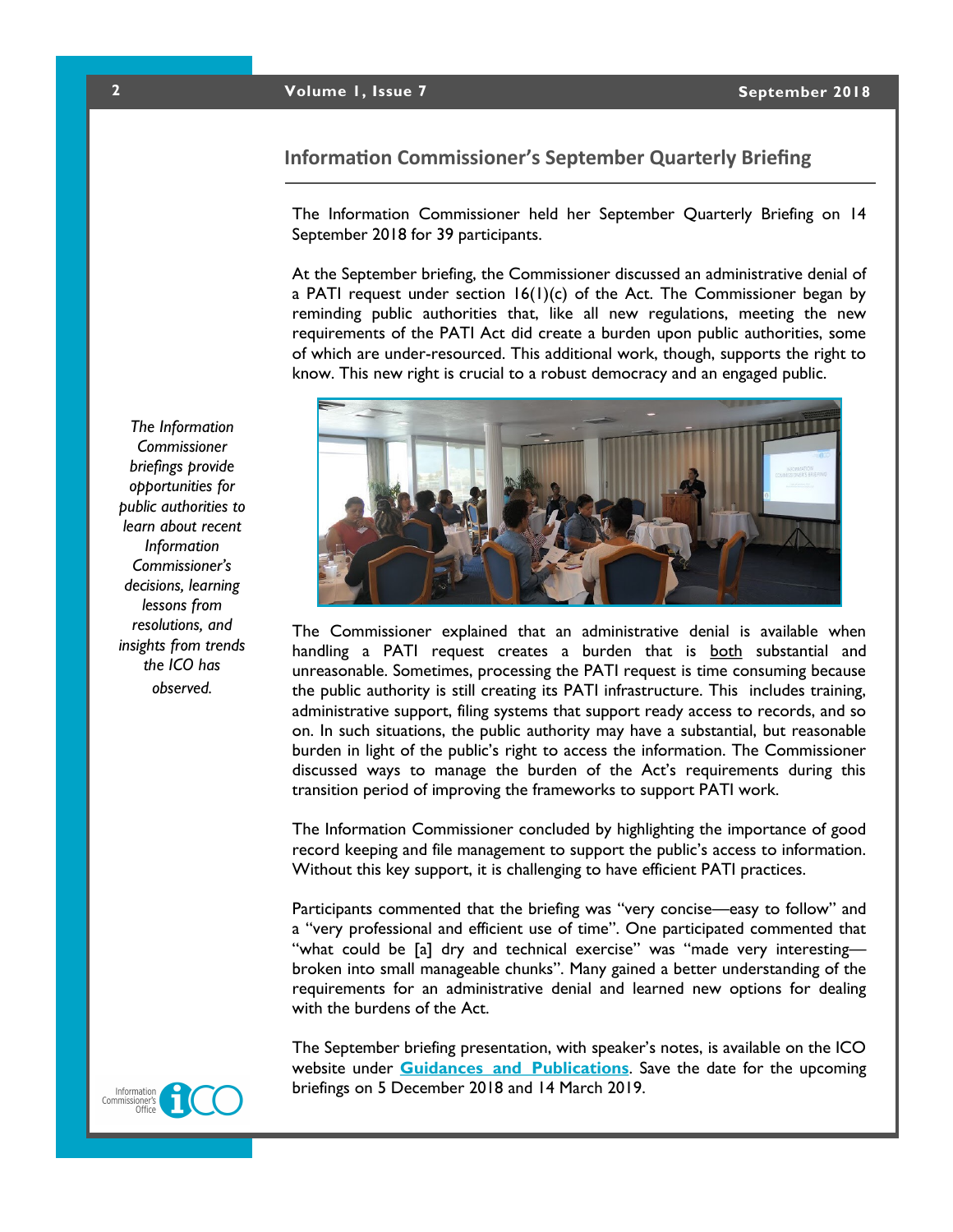# **The ICO Welcomes Angie Farquharson**



Angie Farquharson, CPA, has been seconded to the ICO as Deputy Information Commissioner (Governance & Compliance). As a member of both CPA Bermuda and the America Institute of Public Accountants and various related associations, her diverse business experience has covered, Bermuda, Bahamas and the United States.

**2018**

Angie comes to us with extensive financial and accounting expertise, strategic thinking and proven leadership. Her main duties will include responsibility for developing and implementing policies for the compliance and enforcement of Part 2 of the PATI Act 2010.

Immediately prior to coming to the ICO, Angie was a Ministry Comptroller with Bermuda Government for 6 years. In that role she has promoted good governance measures and accountability within the public sector. Good governance requires mutual respect for all parties involved in the governing process. "The PATI Act is in its infancy stages and the cultural change for many public officers as expressed has been challenging. I hope to be able to bring about a shift in the manner in which the public right is viewed, as it should be partnership that is mutually beneficial to all. It takes effort by all stakeholders to develop a healthy relationship and ensure compliance in accordance with the Act".

She is looking forward to interacting with Public Authorities in her new capacity.

**Information Commissioner Sits on Blockchain Technology Panel for CPA Bermuda's Women Leadership Conference**

On 21 September, Information Commissioner Gitanjali Gutierrez participated on a panel, discussing blockchain technology organised by Dr. Marisa Stones, Director of ICT Policy & Innovation. The panel was part of CPA Bermuda's Women's Leadership Conference 2018, *It's the Age of Disruption, Be a Key in the Change.* Information Commissioner Gutierrez highlighted the potential for blockchain technology to increase access to public information. By decentralising access to public information, this new technology could facilitate the public's direct access to public records, including public spending records.

She also emphasised the need to avoid creating 'two governments' as these technologies are adopted: one government providing services to international business and finance that has strong information management supported by blockchain and other technologies, and another government providing more localised services—such as education or health—that faces an increasing technology gap and cumbersome information management.